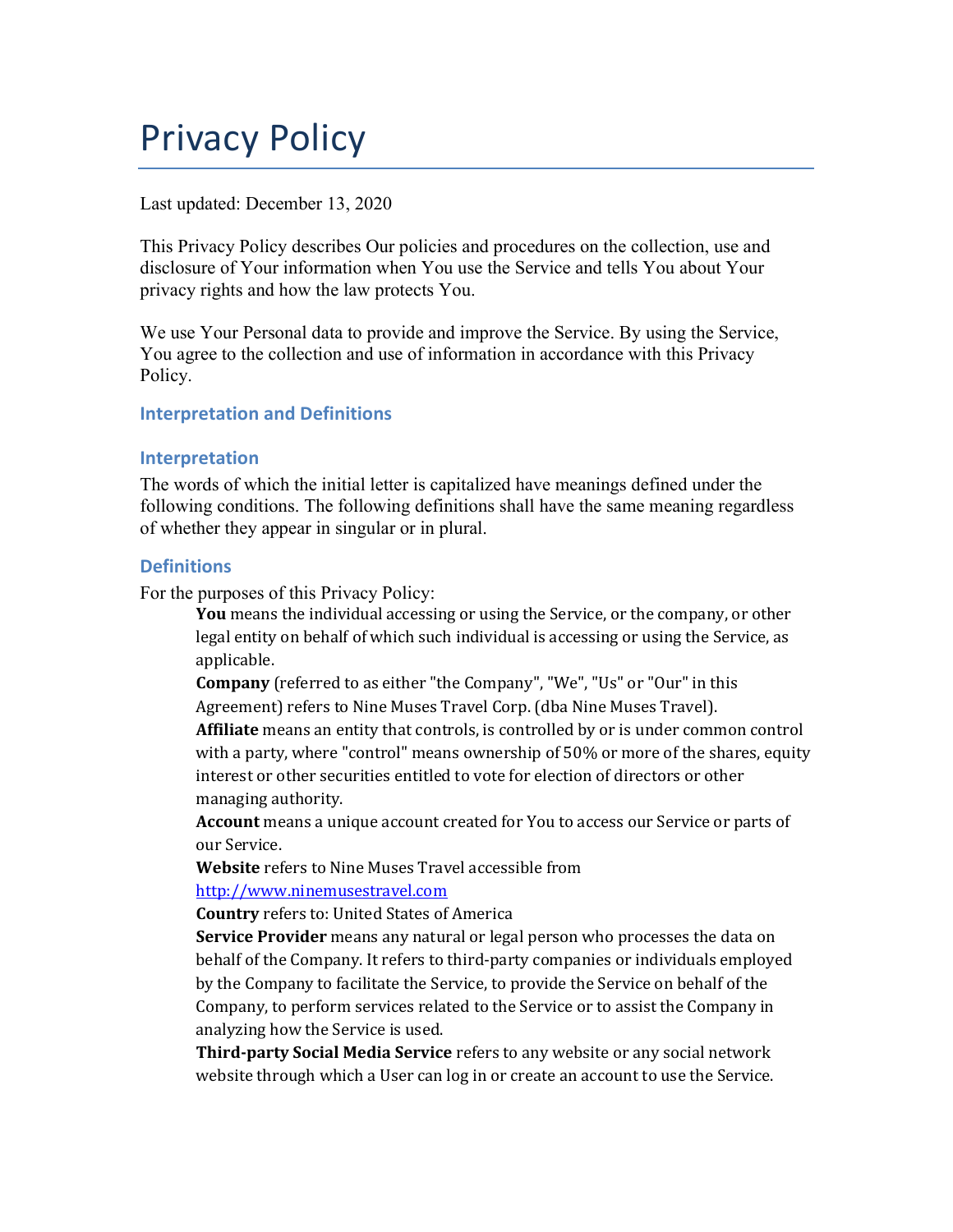Facebook Fan Page is a public profile named Nine Muses Travel specifically created by the Company on the Facebook social network, accessible from:

https://www.facebook.com/NineMusesTravel

Personal Data is any information that relates to an identified or identifiable individual.

For the purposes of the CCPA (California Consumer Privacy Act), Personal Data means any information that identifies, relates to, describes or is capable of being associated with, or could reasonably be linked, directly or indirectly, with You. Cookies are small files that are placed on Your computer, mobile device or any other device by a website, containing the details of Your browsing history on that

website among its many uses.

Device means any device that can access the Service such as a computer, a cellphone or a digital tablet.

Usage Data refers to data collected automatically, either generated by the use of the Service or from the Service infrastructure itself (for example, the duration of a page visit).

Do Not Track (DNT) is a concept that has been promoted by US regulatory authorities, in particular the U.S. Federal Trade Commission (FTC), for the Internet industry to develop and implement a mechanism for allowing internet users to control the tracking of their online activities across websites.

Business, for the purpose of the CCPA, refers to the Company as the legal entity that collects Consumers' personal information and determines the purposes and means of the processing of Consumers' personal information, or on behalf of which such information is collected and that alone, or jointly with others, determines the purposes and means of the processing of consumers' personal information, that does business in the State of California.

Consumer, for the purpose of the CCPA, means a natural person who is a California resident. A resident, as defined in the law, includes (1) every individual who is in the USA for other than a temporary or transitory purpose, and (2) every individual who is domiciled in the USA who is outside the USA for a temporary or transitory purpose.

Sale, for the purpose of the CCPA, means selling, renting, releasing, disclosing, disseminating, making available, transferring, or otherwise communicating orally, in writing, or by electronic or other means, a Consumer's Personal information to another business or a third-party for monetary or other valuable consideration.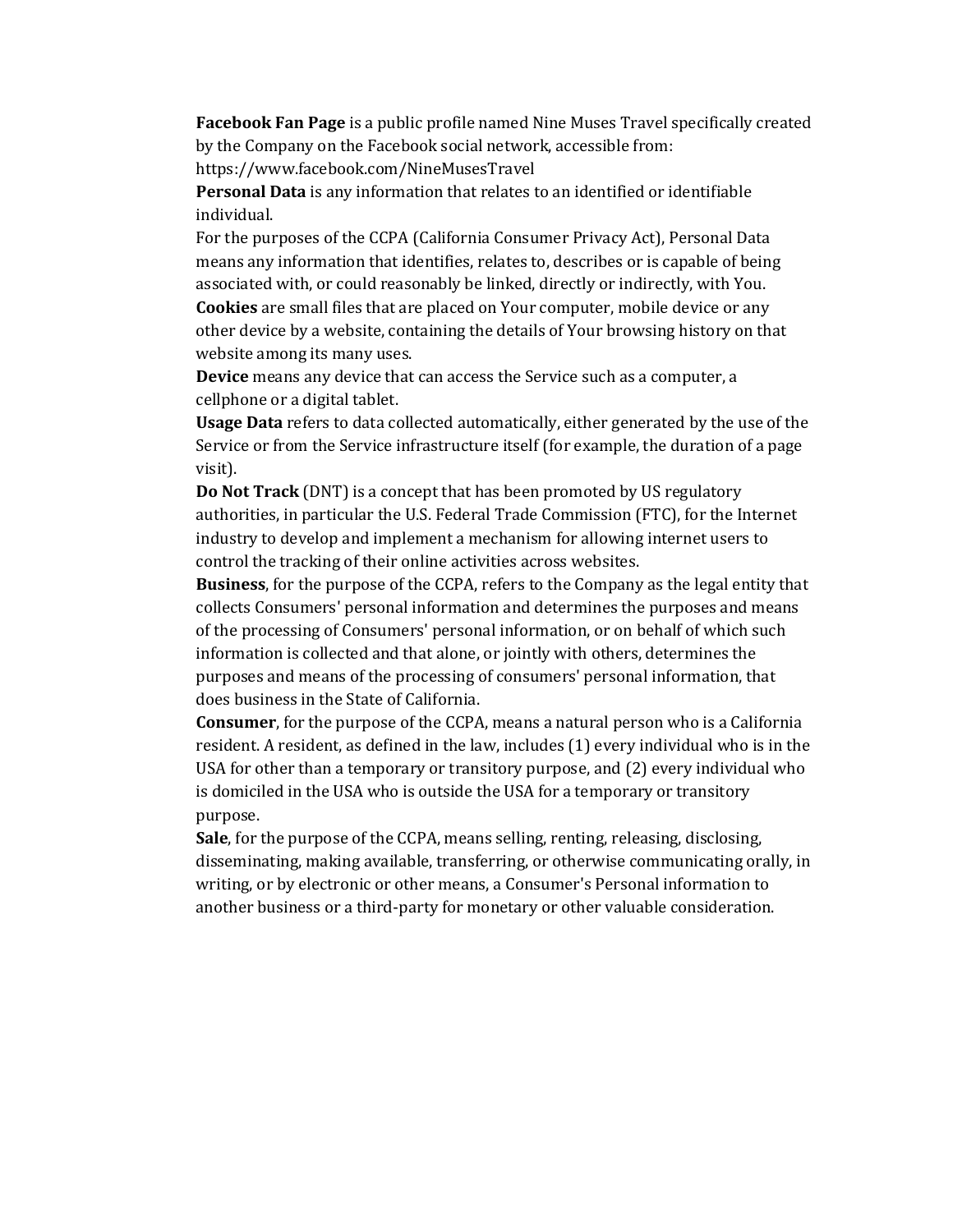## Collecting and Using Your Personal Data

## Types of Data Collected

#### Personal Data

While using Our Service, We may ask You to provide Us with certain personally identifiable information that can be used to contact or identify You. Personally identifiable information may include, but is not limited to:

- Email address
- First name and last name
- Phone number
- Address, State, Province, ZIP/Postal code, City
- Bank account information in order to pay for products and/or services within the Service
- Usage Data

When You pay for a product and/or a service via bank transfer, We may ask You to provide information to facilitate this transaction and to verify Your identity. Such information may include, without limitation:

- Date of birth
- Passport or National ID card
- Bank card statement
- Other information linking You to an address

#### Usage Data

Usage Data is collected automatically when using the Service.

Usage Data may include information such as Your Device's Internet Protocol address (e.g. IP address), browser type, browser version, the pages of our Service that You visit, the time and date of Your visit, the time spent on those pages, unique device identifiers and other diagnostic data.

When You access the Service by or through a mobile device, We may collect certain information automatically, including, but not limited to, the type of mobile device You use, Your mobile device unique ID, the IP address of Your mobile device, Your mobile operating system, the type of mobile Internet browser You use, unique device identifiers and other diagnostic data.

We may also collect information that Your browser sends whenever You visit our Service or when You access the Service by or through a mobile device.

#### Information from Third-Party Social Media Services

The Company allows You to create an account and log in to use the Service through Facebook.

If You decide to register through or otherwise grant us access to a Third-Party Social Media Service, We may collect Personal data that is already associated with Your Third-Party Social Media Service's account, such as Your name, Your email address, Your activities or Your contact list associated with that account.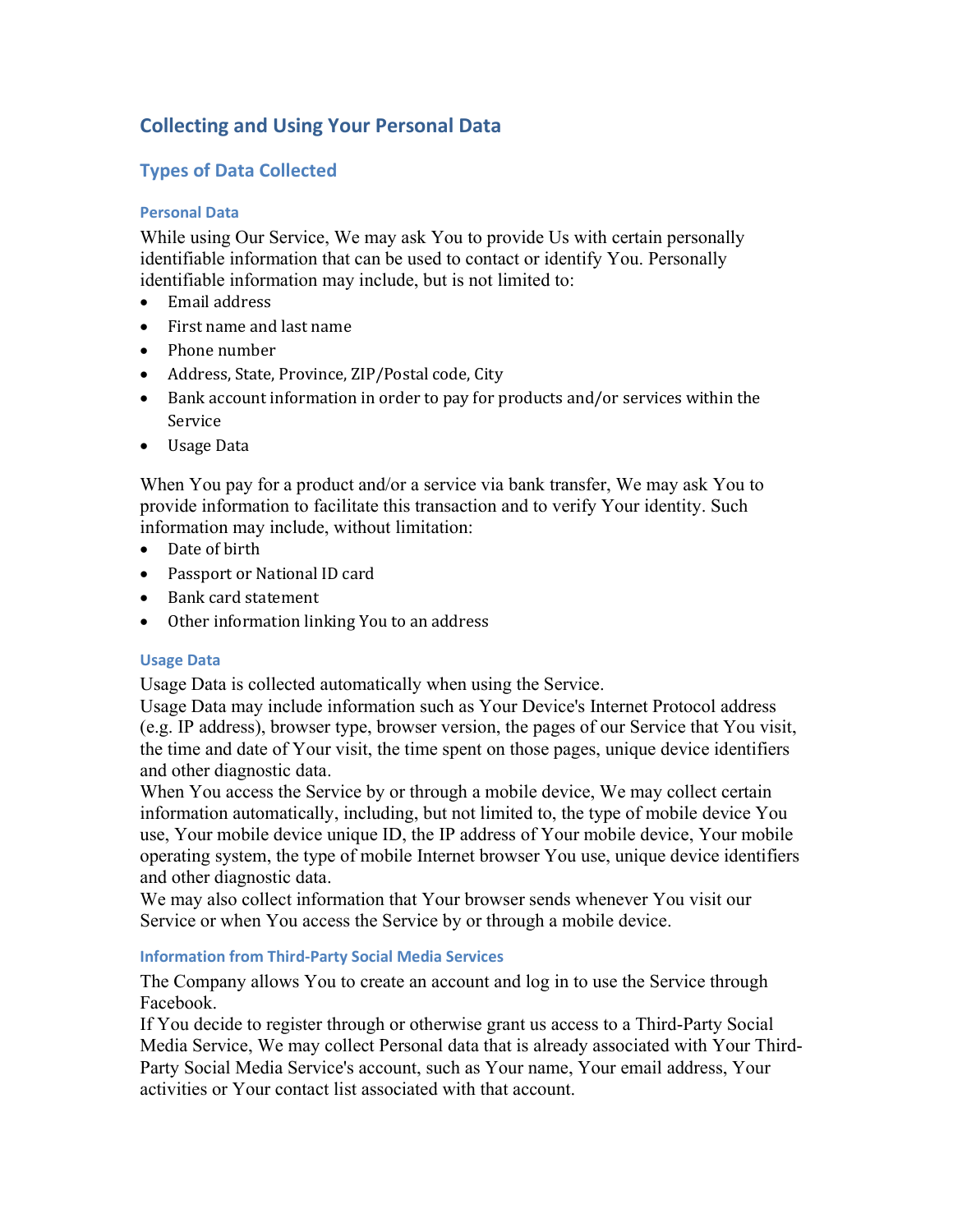You may also have the option of sharing additional information with the Company through Your Third-Party Social Media Service's account. If You choose to provide such information and Personal Data, during registration or otherwise, You are giving the Company permission to use, share, and store it in a manner consistent with this Privacy Policy.

#### Tracking Technologies and Cookies

We use Cookies and similar tracking technologies to track the activity on Our Service and store certain information. Tracking technologies used are beacons, tags, and scripts to collect and track information and to improve and analyze Our Service.

You can instruct Your browser to refuse all Cookies or to indicate when a Cookie is being sent. However, if You do not accept Cookies, You may not be able to use some parts of our Service.

Cookies can be "Persistent" or "Session" Cookies. Persistent Cookies remain on your personal computer or mobile device when You go offline, while Session Cookies are deleted as soon as You close your web browser.

We use both session and persistent Cookies for the purposes set out below:

#### Necessary / Essential Cookies

Type: Session Cookies

Administered by: Us

Purpose: These Cookies are essential to provide You with services available through the Website and to enable You to use some of its features. They help to authenticate users and prevent fraudulent use of user accounts. Without these Cookies, the services that You have asked for cannot be provided, and We only use these Cookies to provide You with those services.

#### Cookies Policy / Notice Acceptance Cookies

Type: Persistent Cookies

Administered by: Us

Purpose: These Cookies identify if users have accepted the use of cookies on the Website.

#### Functionality Cookies

Type: Persistent Cookies

Administered by: Us

Purpose: These Cookies allow us to remember choices You make when You use the Website, such as remembering your login details or language preference. The purpose of these Cookies is to provide You with a more personal experience and to avoid You having to re-enter your preferences every time You use the Website.

#### Tracking and Performance Cookies

Type: Persistent Cookies

Administered by: Third-Parties

Purpose: These Cookies are used to track information about traffic to the Website and how users use the Website. The information gathered via these Cookies may directly or indirectly identify you as an individual visitor. This is because the information collected is typically linked to a pseudonymous identifier associated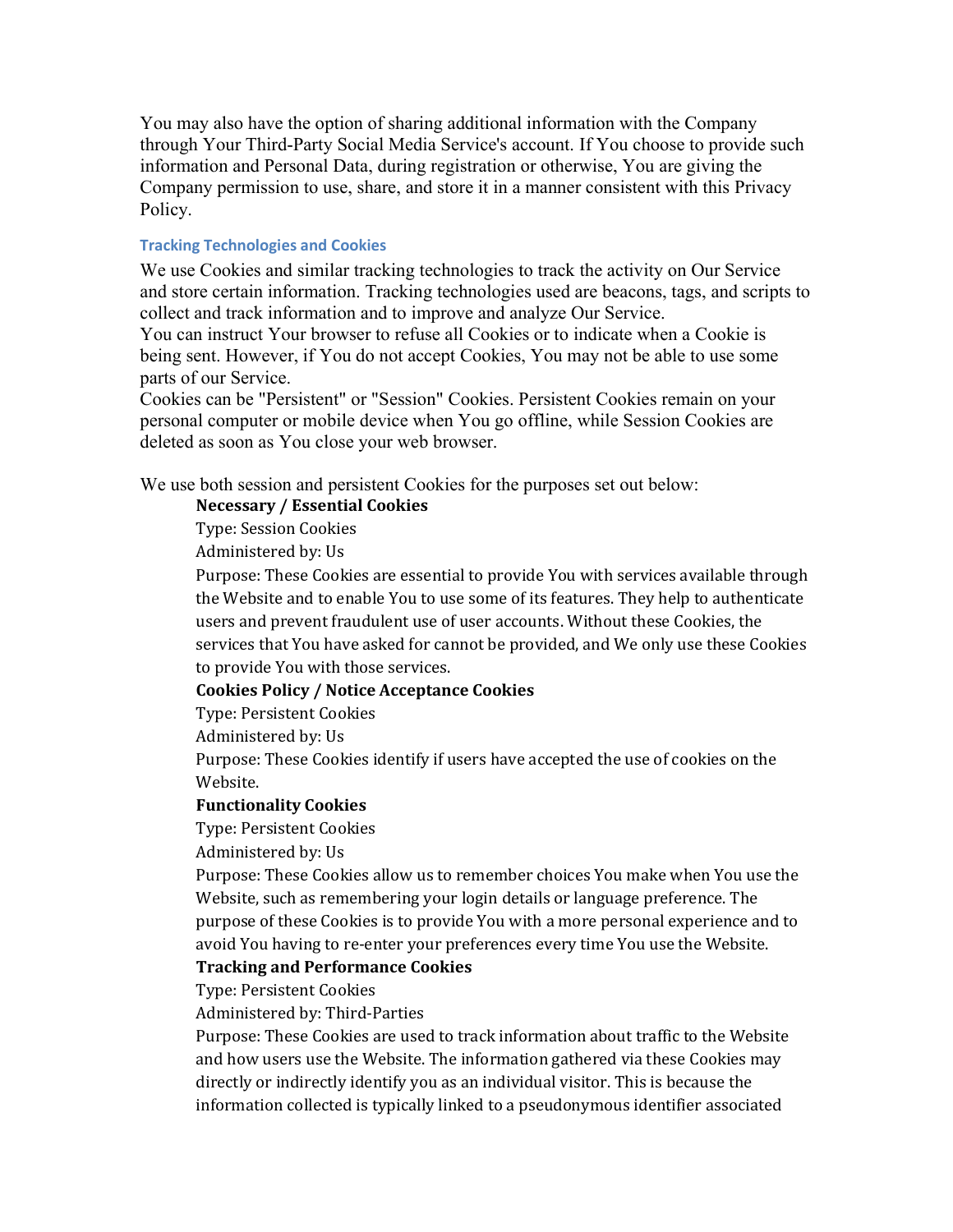with the device you use to access the Website. We may also use these Cookies to test new advertisements, pages, features or new functionality of the Website to see how our users react to them.

#### Targeting and Advertising Cookies

Type: Persistent Cookies

Administered by: Third-Parties

Purpose: These Cookies track your browsing habits to enable Us to show advertising which is more likely to be of interest to You. These Cookies use information about your browsing history to group You with other users who have similar interests. Based on that information, and with Our permission, third-party advertisers can place Cookies to enable them to show advertising which We think will be relevant to your interests while You are on third-party websites.

For more information about the cookies we use and your choices regarding cookies, please refer to the Cookies section of this Privacy Policy.

## Use of Your Personal Data

The Company may use Personal Data for the following purposes:

- To provide and maintain our Service, including to monitor the usage of our Service.
- To manage Your Account: to manage Your registration as a user of the Service. The Personal Data You provide can give You access to different functionalities of the Service that are available to You as a registered user.
- For the performance of a contract: the development, compliance and undertaking of the purchase contract for the products, items or services You have purchased or of any other contract with Us through the Service.
- To contact You: To contact You by email, telephone calls, SMS, or other equivalent forms of electronic communication, such as a mobile application's push notifications regarding updates or informative communications related to the functionalities, products or contracted services, including the security updates, when necessary or reasonable for their implementation.
- To provide You with news, special offers and general information about other goods, services and events which we offer that are similar to those that you have already purchased or enquired about unless You have opted not to receive such information.
- To manage Your requests: To attend and manage Your requests to Us.

We may share your personal information in the following situations:

- With Service Providers: We may share Your personal information with Service Providers to monitor and analyze the use of our Service, to show advertisements to You to help support and maintain Our Service, to advertise on third-party websites to You after You visited our Service, for payment processing, to contact You.
- For Business transfers: We may share or transfer Your personal information in connection with, or during negotiations of, any merger, sale of Company assets, financing, or acquisition of all or a portion of our business to another company.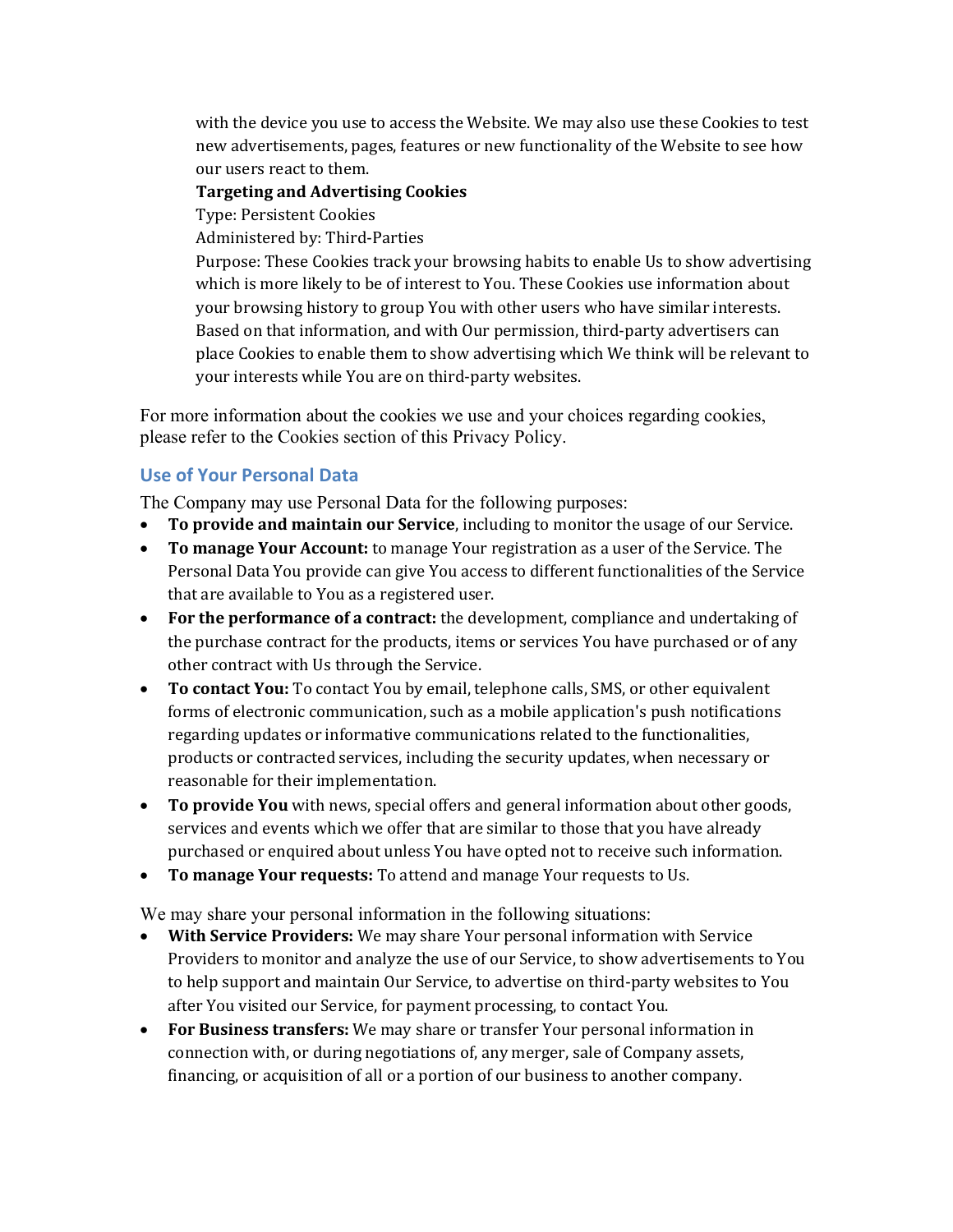- With Affiliates: We may share Your information with Our affiliates, in which case we will require those affiliates to honor this Privacy Policy. Affiliates include Our parent company and any other subsidiaries, joint venture partners or other companies that We control or that are under common control with Us.
- With Business partners: We may share Your information with Our business partners to offer You certain products, services or promotions.
- With other users: when You share personal information or otherwise interact in the public areas with other users, such information may be viewed by all users and may be publicly distributed outside. If You interact with other users or register through a Third-Party Social Media Service, Your contacts on the Third-Party Social Media Service may see Your name, profile, pictures and description of Your activity. Similarly, other users will be able to view descriptions of Your activity, communicate with You and view Your profile.

#### Retention of Your Personal Data

The Company will retain Your Personal Data only for as long as is necessary for the purposes set out in this Privacy Policy. We will retain and use Your Personal Data to the extent necessary to comply with our legal obligations (for example, if we are required to retain your data to comply with applicable laws), resolve disputes, and enforce our legal agreements and policies.

The Company will also retain Usage Data for internal analysis purposes. Usage Data is generally retained for a shorter period of time, except when this data is used to strengthen the security or to improve the functionality of Our Service, or We are legally obligated to retain this data for longer time periods.

#### Transfer of Your Personal Data

Your information, including Personal Data, is processed at the Company's operating offices and in any other places where the parties involved in the processing are located. It means that this information may be transferred to — and maintained on — computers located outside of Your state, province, country or other governmental jurisdiction where the data protection laws may differ than those from Your jurisdiction.

Your consent to this Privacy Policy followed by Your submission of such information represents Your agreement to that transfer.

The Company will take all steps reasonably necessary to ensure that Your data is treated securely and in accordance with this Privacy Policy and no transfer of Your Personal Data will take place to an organization or a country unless there are adequate controls in place including the security of Your data and other personal information.

#### Disclosure of Your Personal Data

#### Business Transactions

If the Company is involved in a merger, acquisition or asset sale, Your Personal Data may be transferred. We will provide notice before Your Personal Data is transferred and becomes subject to a different Privacy Policy.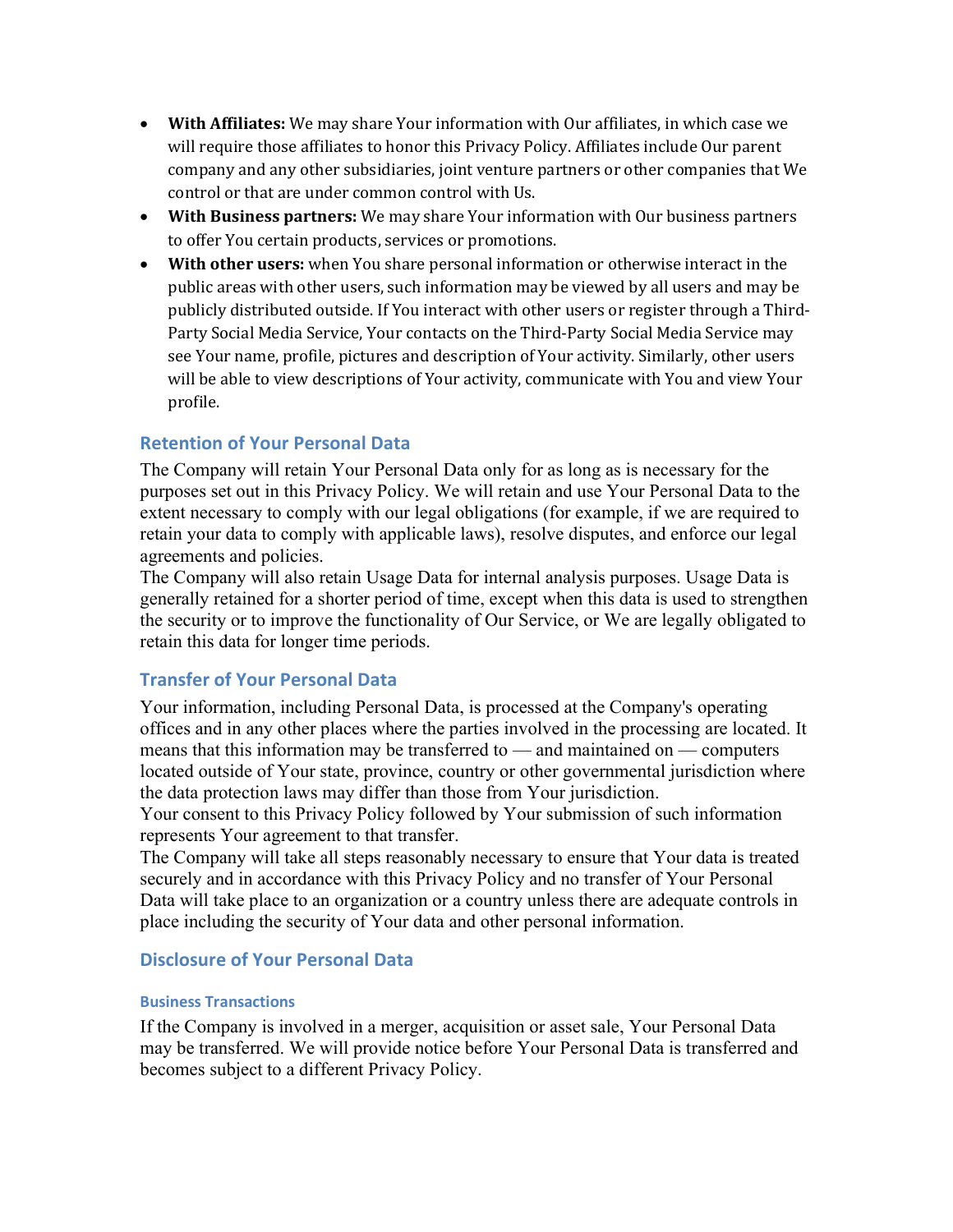#### Law enforcement

Under certain circumstances, the Company may be required to disclose Your Personal Data if required to do so by law or in response to valid requests by public authorities (e.g. a court or a government agency).

#### Other legal requirements

The Company may disclose Your Personal Data in the good faith belief that such action is necessary to:

- Comply with a legal obligation
- Protect and defend the rights or property of the Company
- Prevent or investigate possible wrongdoing in connection with the Service
- Protect the personal safety of Users of the Service or the public
- Protect against legal liability

## Security of Your Personal Data

The security of Your Personal Data is important to Us, but remember that no method of transmission over the Internet, or method of electronic storage is 100% secure. While We strive to use commercially acceptable means to protect Your Personal Data, We cannot guarantee its absolute security.

## Detailed Information on the Processing of Your Personal Data

Service Providers have access to Your Personal Data only to perform their tasks on Our behalf and are obligated not to disclose or use it for any other purpose.

## **Analytics**

We may use third-party Service providers to monitor and analyze the use of our Service.

## Google Analytics

Google Analytics is a web analytics service offered by Google that tracks and reports website traffic. Google uses the data collected to track and monitor the use of our Service. This data is shared with other Google services. Google may use the collected data to contextualize and personalize the ads of its own advertising network. You can opt-out of having made your activity on the Service available to Google Analytics by installing the Google Analytics opt-out browser add-on. The add-on prevents the Google Analytics JavaScript (ga.js, analytics.js and dc.js) from sharing information with Google Analytics about visits activity.

For more information on the privacy practices of Google, please visit the Google Privacy & Terms web page: https://policies.google.com/privacy Wix

This website is hosted by Wix which is owned and provided by Wix.com Ltd. For more information about what information Weebly collects, please visit this page: https://www.wix.com/about/privacy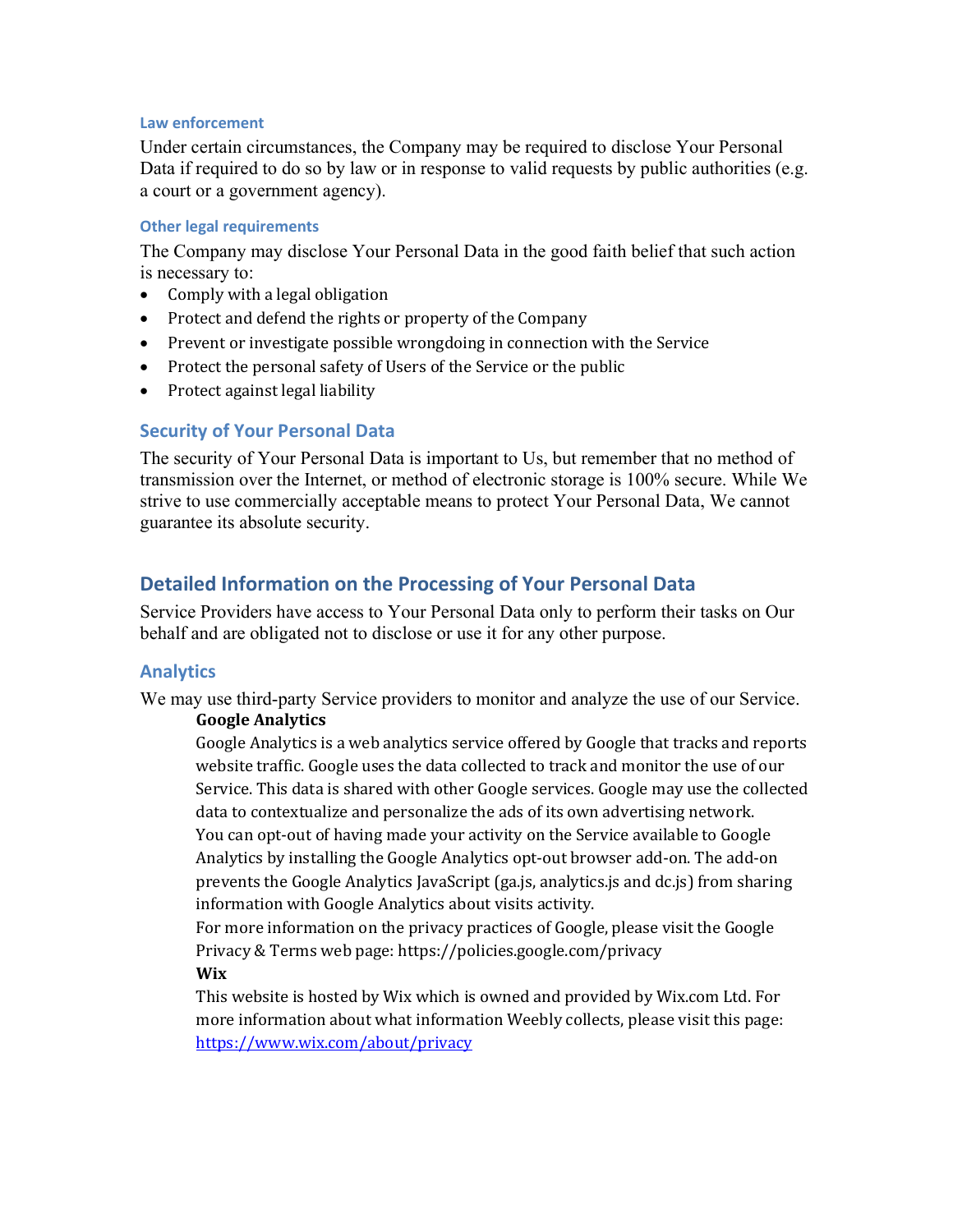#### Payments

We may provide paid products and/or services within the Service. In that case, we may use third-party services for payment processing (e.g. payment processors). We will not store or collect Your payment card details. That information is provided directly to Our third-party payment processors whose use of Your personal information is governed by their Privacy Policy. These payment processors adhere to the standards set by PCI-DSS as managed by the PCI Security Standards Council, which is a joint effort of brands like Visa, Mastercard, American Express and Discover. PCI-DSS requirements help ensure the secure handling of payment information.

#### Stripe via Travel Joy

Their Privacy Policy can be viewed at https://stripe.com/us/privacy

When You use Our Service to pay a product and/or service via bank transfer, We may ask You to provide information to facilitate this transaction and to verify Your identity.

#### Behavioral Remarketing

The Company uses remarketing services to advertise on third-party websites to You after You visited our Service. We and Our third-party vendors use cookies to inform, optimize and serve ads based on Your past visits to our Service.

#### Facebook

Facebook remarketing service is provided by Facebook Inc. You can learn more about interest-based advertising from Facebook by visiting this page: https://www.facebook.com/help/164968693837950 To opt-out from Facebook's interest-based ads, follow these instructions from Facebook: https://www.facebook.com/help/568137493302217 Facebook adheres to the Self-Regulatory Principles for Online Behavioral Advertising established by the Digital Advertising Alliance. You can also opt-out from Facebook and other participating companies through the Digital Advertising Alliance in the USA http://www.aboutads.info/choices/, the Digital Advertising Alliance of Canada in Canada http://youradchoices.ca/ or the European Interactive Digital Advertising Alliance in Europe http://www.youronlinechoices.eu/, or optout using your mobile device settings.

For more information on the privacy practices of Facebook, please visit Facebook's Data Policy: https://www.facebook.com/privacy/explanation

#### Usage, Performance and Miscellaneous

We may use third-party Service Providers to provide better improvement of our Service. Travefy

We use an itinerary planning tool named Travefy to prepare your itinerary and to allow you to access it on the web, as a printable file, or on a smartphone or other mobile device.

The information held by Travefy is held in accordance with its Privacy Policy: https://travefy.com/terms-of-use-privacy-policy Travel Joy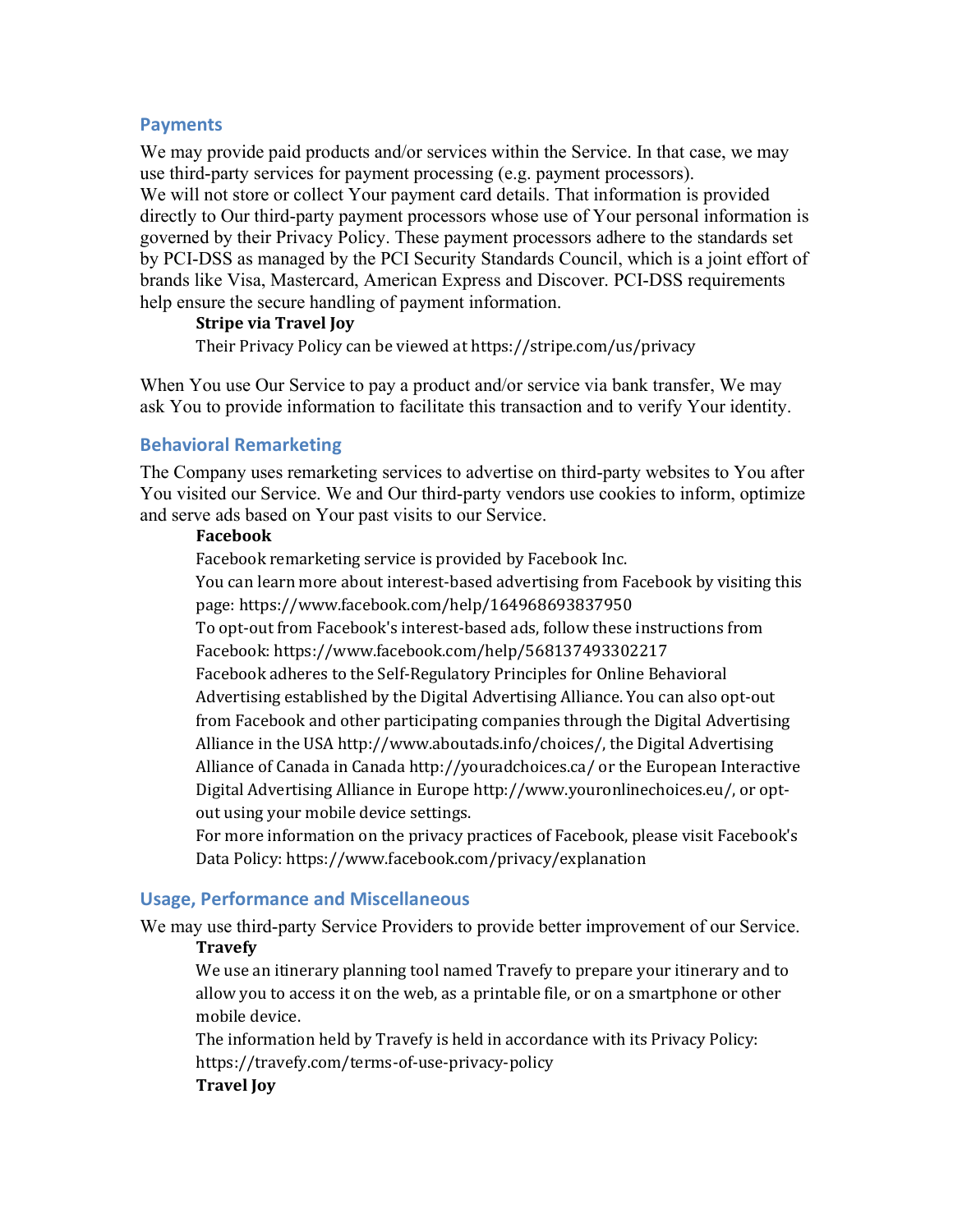We use a customer relations management system named Travel Joy to send invoices, track payments and deadlines, and to perform other administrative functions in conjunction with planning travel.

The information held by Travel Joy is held in accordance with its Terms of Use and Privacy Policy: https://traveljoy.com/terms

### ClientBase, TouchBase and Trams

We use a customer relations management system named ClientBase to perform certain administrative functions in conjunction with planning travel. These services are owned by Sabre, and the information held by these services is held in accordance with its Terms of Use and Privacy Policy: https://www.sabre.com/about/privacy/

# Facebook Fan Page

## Data Controller for the Facebook Fan Page

The Company is the Data Controller of Your Personal Data collected while using the Service. As operator of the Facebook Fan Page, the Company and the operator of the social network Facebook are Joint Controllers.

The Company has entered into agreements with Facebook that define the terms for use of the Facebook Fan Page, among other things. These terms are mostly based on the Facebook Terms of Service: https://www.facebook.com/terms.php

Visit the Facebook Privacy Policy https://www.facebook.com/policy.php for more information about how Facebook manages Personal data or contact Facebook online, or by mail: Facebook, Inc. ATTN, Privacy Operations, 1601 Willow Road, Menlo Park, CA 94025, United States.

## Facebook Insights

We use the Facebook Insights function in connection with the operation of the Facebook Fan Page.

For this purpose, Facebook places a Cookie on the device of the user visiting Our Facebook Fan Page. Each Cookie contains a unique identifier code and remains active for a period of two years, except when it is deleted before the end of this period.

Facebook receives, records and processes the information stored in the Cookie, especially when the user visits the Facebook services, services that are provided by other members of the Facebook Fan Page and services by other companies that use Facebook services. For more information on the privacy practices of Facebook, please visit Facebook Privacy Policy here: https://www.facebook.com/full\_data\_use\_policy

# CCPA Privacy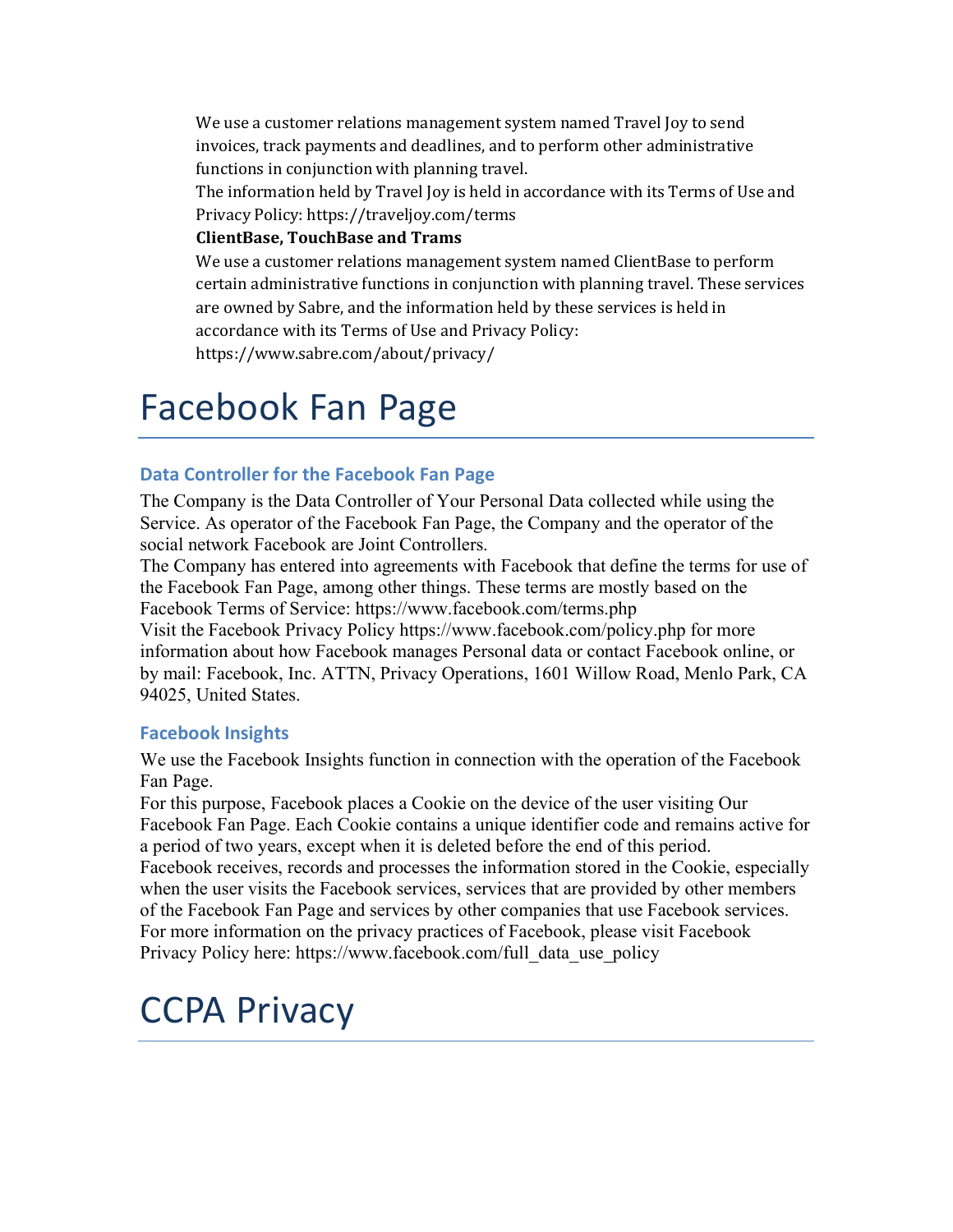## Your Rights under the CCPA

Under this Privacy Policy, and by law if You are a resident of California, You have the following rights:

- The right to notice. You must be properly notified which categories of Personal Data are being collected and the purposes for which the Personal Data is being used.
- The right to access / the right to request. The CCPA permits You to request and obtain from the Company information regarding the disclosure of Your Personal Data that has been collected in the past 12 months by the Company or its subsidiaries to a third-party for the third-party's direct marketing purposes.
- The right to say no to the sale of Personal Data. You also have the right to ask the Company not to sell Your Personal Data to third parties. You can submit such a request by visiting our "Do Not Sell My Personal Information" section or web page.
- The right to know about Your Personal Data. You have the right to request and obtain from the Company information regarding the disclosure of the following:
	- The categories of Personal Data collected
	- The sources from which the Personal Data was collected
	- The business or commercial purpose for collecting or selling the Personal Data
	- Categories of third parties with whom We share Personal Data
	- The specific pieces of Personal Data we collected about You
- The right to delete Personal Data. You also have the right to request the deletion of Your Personal Data that have been collected in the past 12 months.
- The right not to be discriminated against. You have the right not to be discriminated against for exercising any of Your Consumer's rights, including by:
	- Denying goods or services to You
	- Charging different prices or rates for goods or services, including the use of discounts or other benefits or imposing penalties
	- Providing a different level or quality of goods or services to You
	- Suggesting that You will receive a different price or rate for goods or services or a different level or quality of goods or services.

## Exercising Your CCPA Data Protection Rights

In order to exercise any of Your rights under the CCPA, and if you are a California resident, You can email or call us or visit our "Do Not Sell My Personal Information" section or web page.

The Company will disclose and deliver the required information free of charge within 45 days of receiving Your verifiable request. The time period to provide the required information may be extended once by an additional 45 days when reasonably necessary and with prior notice.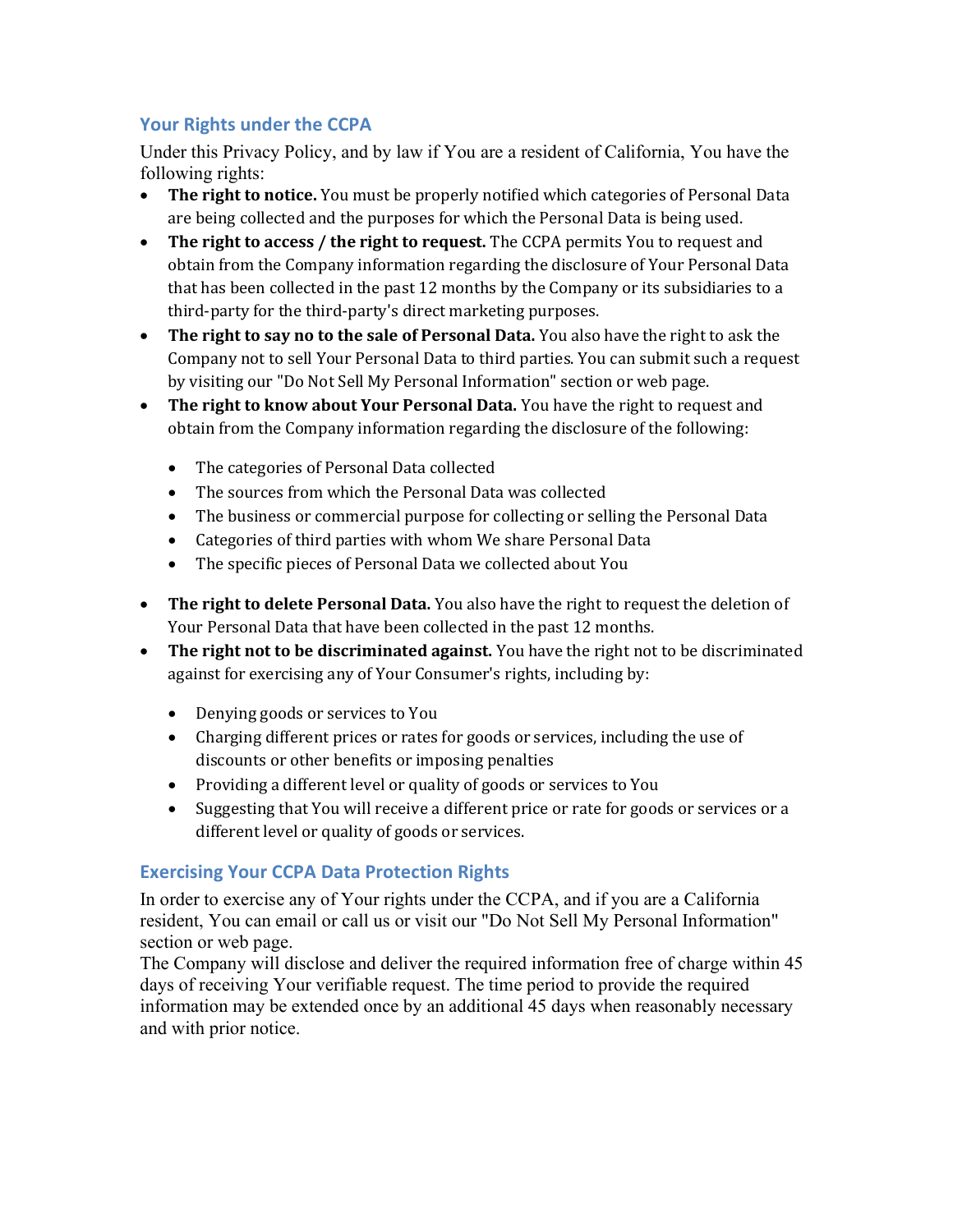### Do Not Sell My Personal Information

We do not sell personal information. However, the Service Providers we partner with (for example, our advertising partners) may use technology on the Service that "sells" personal information as defined by the CCPA law.

If you wish to opt out of the use of your personal information for interest-based advertising purposes and these potential sales as defined under CCPA law, you may do so by following the instructions below.

Please note that any opt out is specific to the browser You use. You may need to opt out on every browser that you use.

#### **Website**

You can opt out of receiving ads that are personalized as served by our Service Providers by following our instructions presented on the Service.

The opt out may place a cookie on Your computer that is unique to the browser You use to opt out. If you change browsers or delete the cookies saved by your browser, you may need to opt out again.

#### Mobile Devices

Your mobile device may give you the ability to opt out of the use of information about the apps you use in order to serve you ads that are targeted to your interests:

- "Opt out of Interest-Based Ads" or "Opt out of Ads Personalization" on Android devices
- "Limit Ad Tracking" on iOS devices

You can also stop the collection of location information from Your mobile device by changing the preferences on your mobile device.

## "Do Not Track" Policy as Required by California Online Privacy Protection Act (CalOPPA)

Our Service does not respond to Do Not Track signals.

However, some third-party websites do keep track of Your browsing activities. If You are visiting such websites, You can set Your preferences in Your web browser to inform websites that You do not want to be tracked. You can enable or disable DNT by visiting the preferences or settings page of Your web browser.

## Children's Privacy

The Service may contain content appropriate for children under the age of 13. As a parent, you should know that through the Service children under the age of 13 may participate in activities that involve the collection or use of personal information. We use reasonable efforts to ensure that we do not collect information from children, bit if we become aware that a child uses the Service, we will attempt to ensure that the child's parent receives notice of and consents to our personal information practices. We also may limit how We collect, use, and store some of the information of Users between 13 and 18 years old. In some cases, this means We will be unable to provide certain functionality of the Service to these Users. If We need to rely on consent as a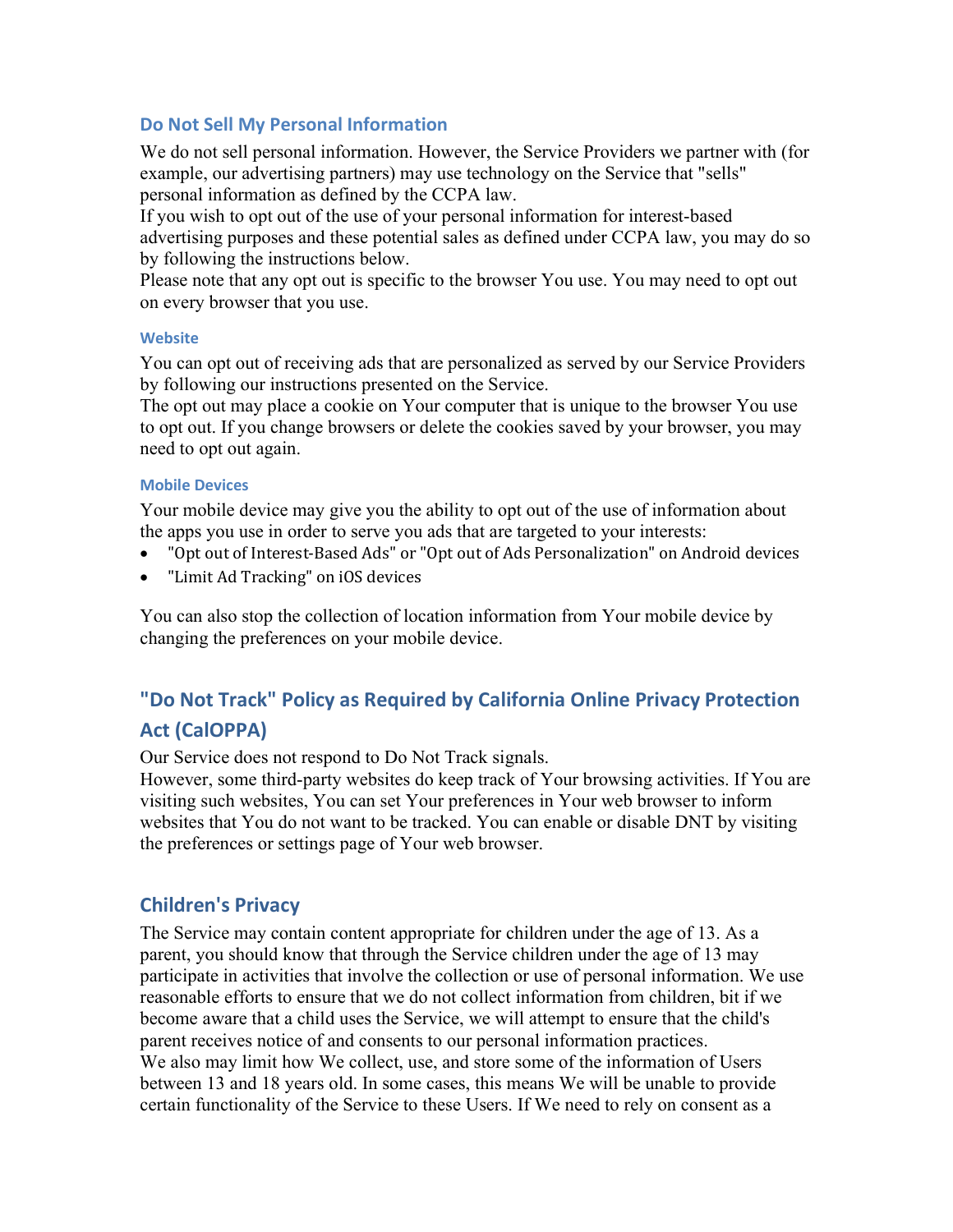legal basis for processing Your information and Your country requires consent from a parent, We may require Your parent's consent before We collect and use that information. We may ask a User to verify its date of birth before collecting any personal information from them. If the User is under the age of 13, the Service will be either blocked or redirected to a parental consent process.

## Information Collected from Children Under the Age of 13

The Company may collect and store persistent identifiers such as cookies or IP addresses from Children without parental consent for the purpose of supporting the internal operation of the Service.

We may collect and store other personal information about children if this information is submitted by a child with prior parent consent or by the parent or guardian of the child. The Company may collect and store the following types of personal information about a child when submitted by a child with prior parental consent or by the parent or guardian of the child:

- First and/or last name
- Date of birth
- Gender
- Grade level
- Email address
- Telephone number
- Parent's or guardian's name
- Parent's or guardian's email address

For further details on the information We might collect, You can refer to the "Types of Data Collected" section of this Privacy Policy. We follow our standard Privacy Policy for the disclosure of personal information collected from and about children.

#### Parental Access

A parent who has already given the Company permission to collect and use his child personal information can, at any time:

- Review, correct or delete the child's personal information
- Discontinue further collection or use of the child's personal information

To make such a request, You can write to Us using the contact information provided in this Privacy Policy.

## Your California Privacy Rights (California's Shine the Light law)

Under California Civil Code Section 1798 (California's Shine the Light law), California residents with an established business relationship with us can request information once a year about sharing their Personal Data with third parties for the third parties' direct marketing purposes.

If you'd like to request more information under the California Shine the Light law, and if you are a California resident, You can contact Us using the contact information provided below.